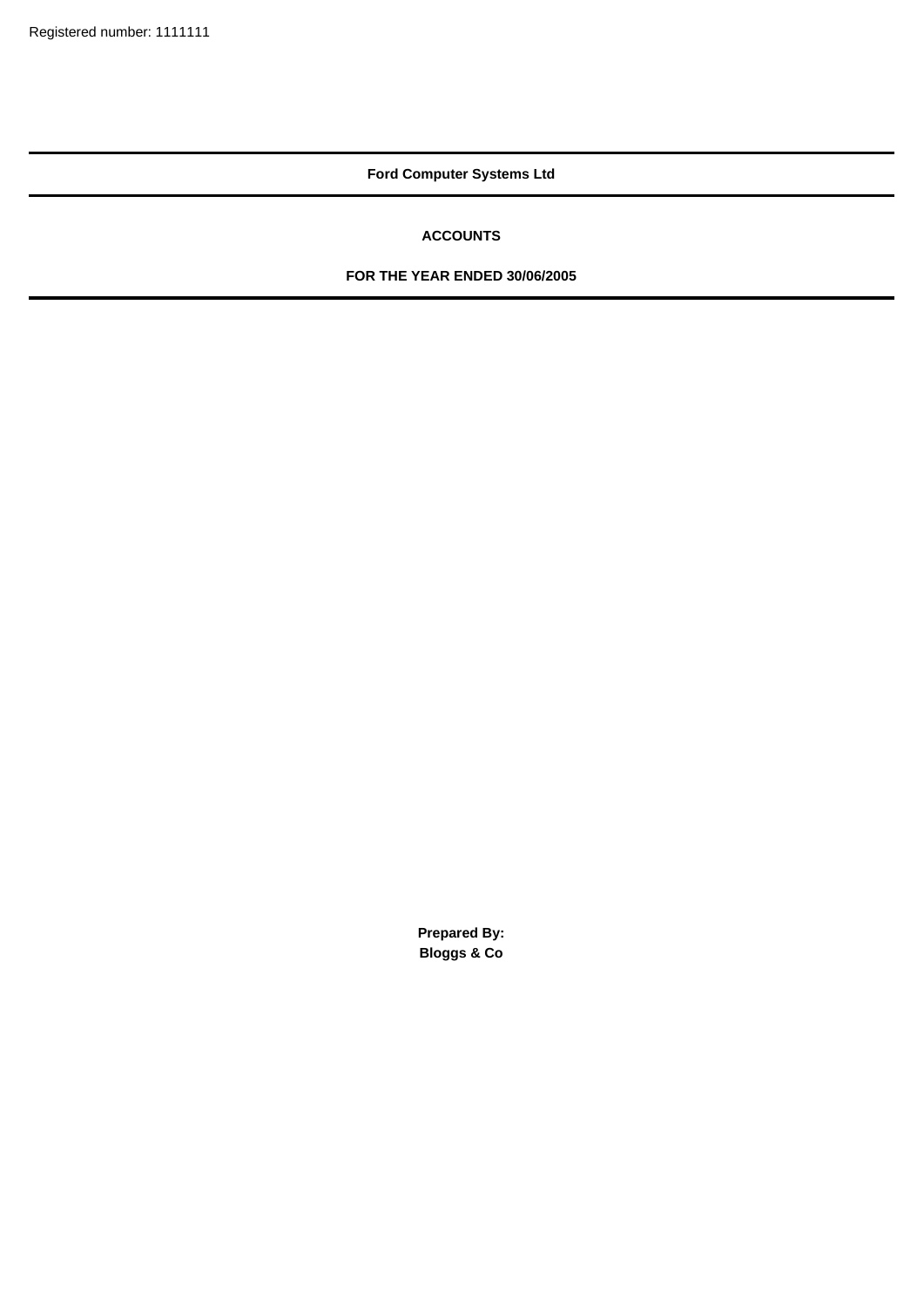### **ACCOUNTS FOR THE YEAR ENDED 30/06/2005**

# **DIRECTORS**

D G Ford

## **SECRETARY**

S J Ford

## **REGISTERED OFFICE**

65 High Street Biggleswade

### **COMPANY NUMBER**

1111111

### **ACCOUNTANTS**

Bloggs & Co 2 Stocks Close Winslow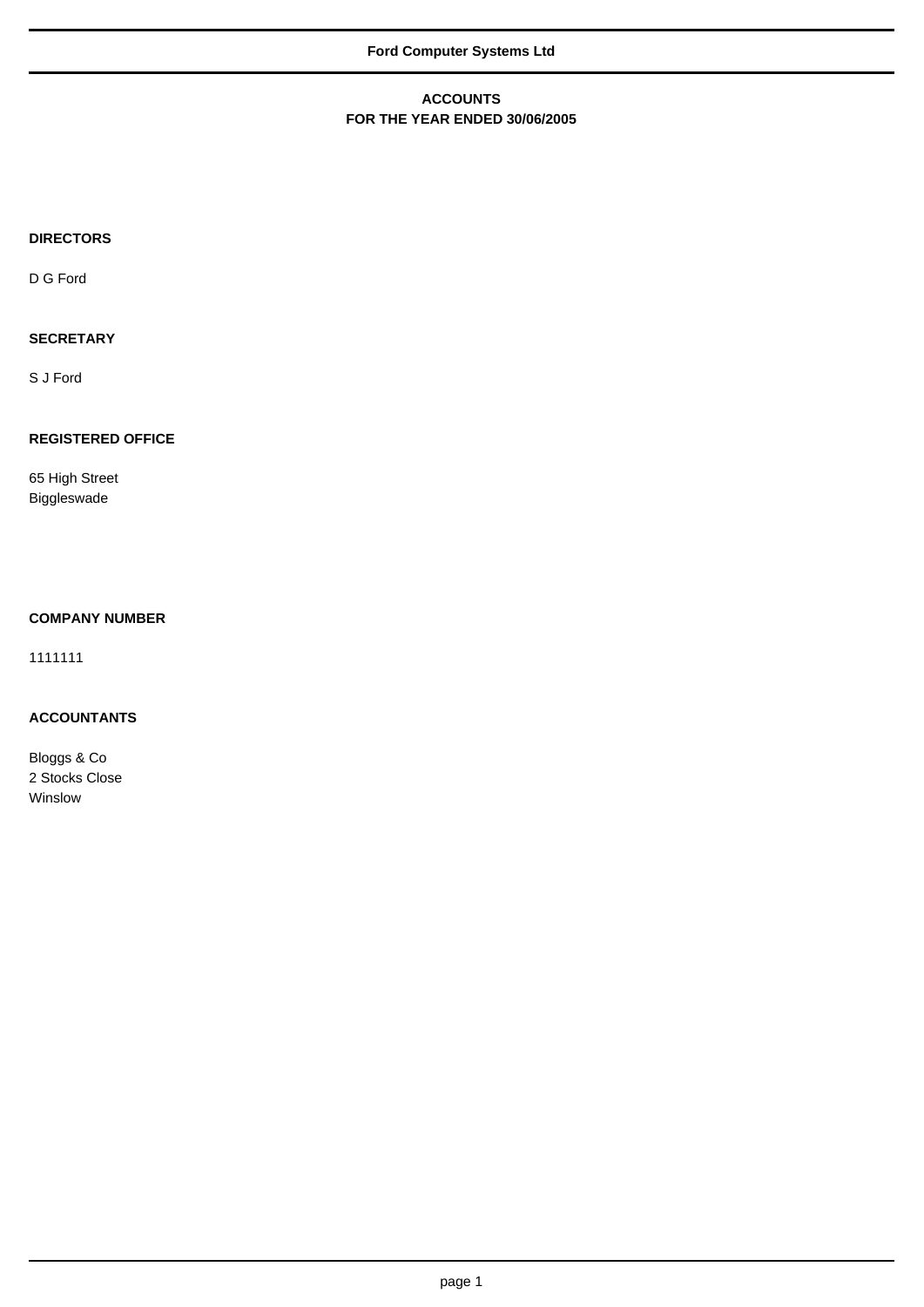$\alpha$ 

## **ACCOUNTS FOR THE YEAR ENDED 30/06/2005**

## **CONTENTS**

|                                                                       | Page           |
|-----------------------------------------------------------------------|----------------|
| Report of the Directors                                               | 3              |
| Profit and Loss Account                                               | 4              |
| <b>Balance Sheet</b>                                                  | $\overline{5}$ |
| Notes to the Accounts                                                 | 6 to 9         |
| The following do not form part of the statutory financial statements: |                |
| Trading and Profit and Loss Account                                   | 10             |

| Profit and Loss Account Summaries | 11 |
|-----------------------------------|----|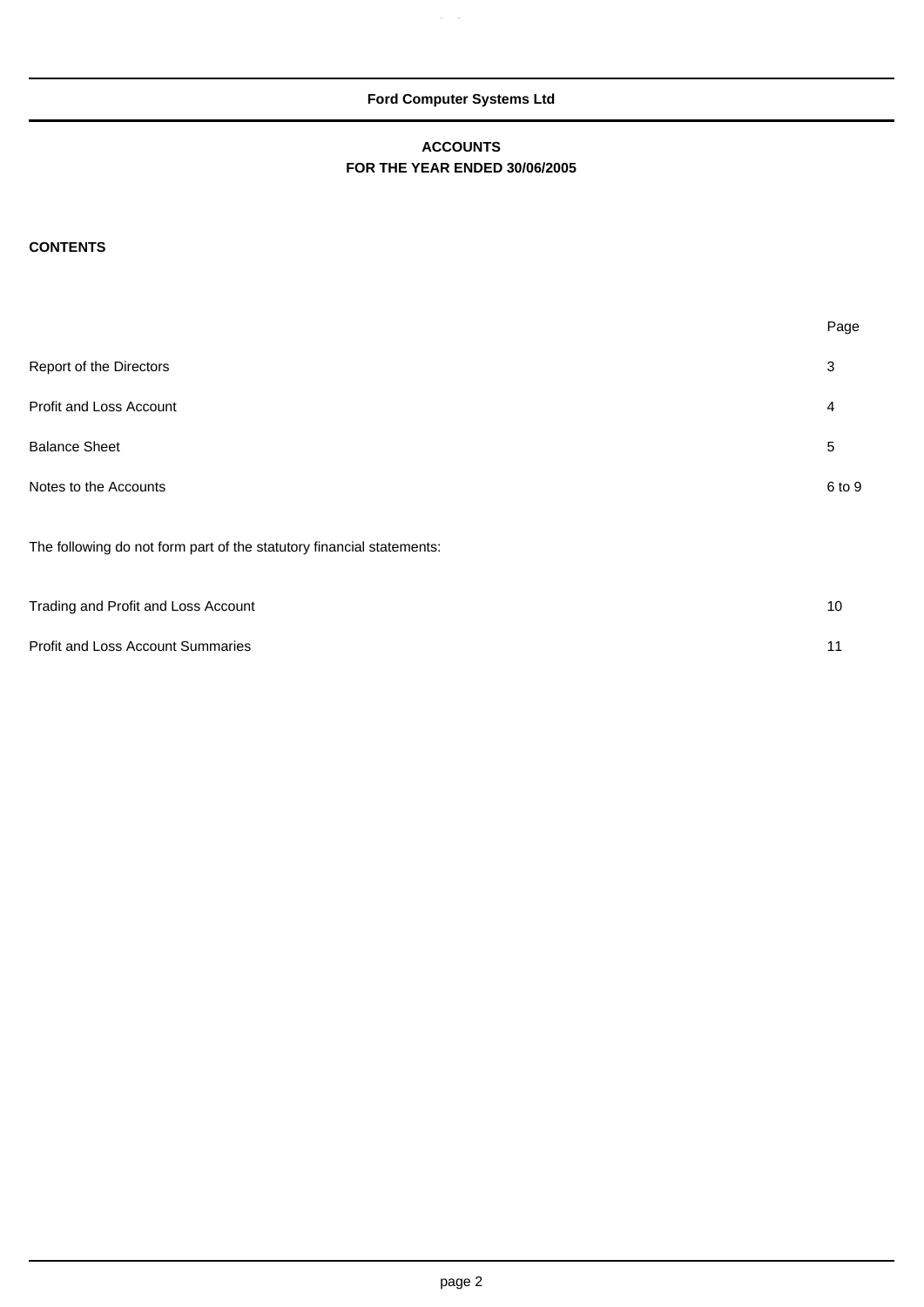### **DIRECTORS' REPORT FOR THE YEAR ENDED 30/06/2005**

The directors present their report and accounts for the year ended 30/06/2005.

#### **PRINCIPAL ACTIVITIES AND BUSINESS REVIEW**

The company's principal activity during the year continued to be The principal activity of the company in the year under review was the creation of and supply of computer software

### **DIRECTORS**

The directors who served during the year and their interests in the share capital of the company were as follows:

|            | 2005 | 2004 |
|------------|------|------|
|            | No.  | No.  |
| $R^{\sim}$ |      |      |

D G Ford

#### **POLITICAL AND CHARITABLE CONTRIBUTIONS**

During the year, the company made no donations exceeding £200

The report of the directors has been prepared in accordance with the special provisions of Part VII of the Companies Act 1985 relating to small companies.

This report was approved by the board on and signed on its behalf by:

**Secretary**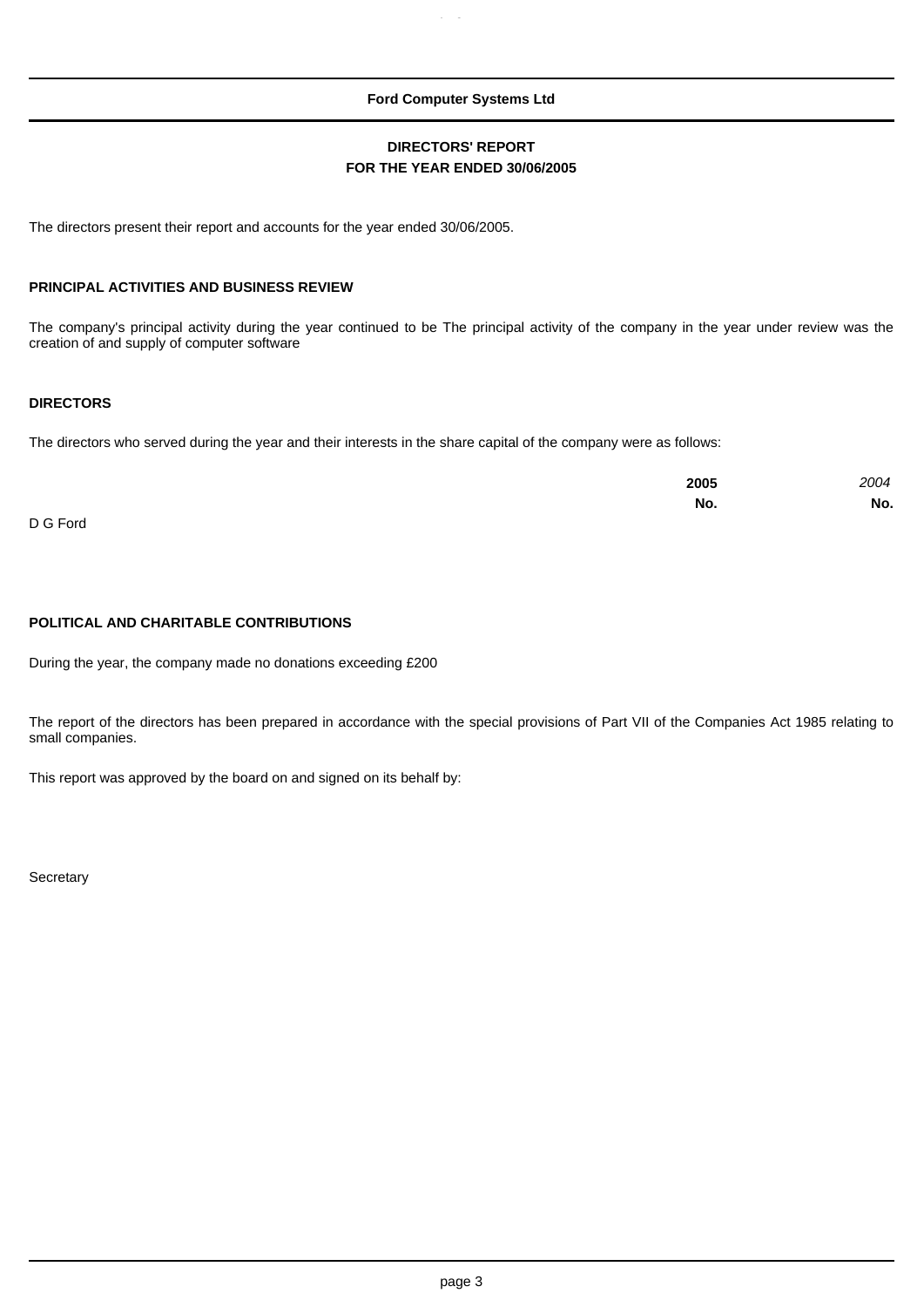$\hat{p}_i$  g  $\hat{q}_j$ 

## **PROFIT AND LOSS ACCOUNT FOR THE YEAR ENDED 30/06/2005**

|                                                     | <b>Notes</b> | 2005     | 2004    |
|-----------------------------------------------------|--------------|----------|---------|
|                                                     |              | £        | £       |
| <b>TURNOVER</b>                                     | 2            |          | 301,702 |
| <b>GROSS PROFIT</b>                                 |              |          | 301,702 |
| Other operating expenses (net)                      | 3            | 3,496    | 67,145  |
| <b>OPERATING (LOSS)PROFIT</b>                       |              | (3, 496) | 234,557 |
| Interest receivable and similar income              |              |          | 1,281   |
| Interest payable and similar charges                | 5            |          | (119)   |
| (LOSS)PROFIT ON ORDINARY ACTIVITIES BEFORE TAXATION | 6            | (3, 496) | 235,719 |
| Tax on ordinary activities                          | 8            |          | 44,010  |
| (LOSS)PROFIT ON ORDINARY ACTIVITIES AFTER TAXATION  |              | (3, 496) | 191,709 |
|                                                     |              |          |         |
| (LOSS)PROFIT FOR THE FINANCIAL YEAR                 |              | (3, 496) | 191,709 |
| <b>Dividends</b>                                    | 9            |          | 135,000 |
| <b>RETAINED (LOSS)PROFIT FOR THE YEAR</b>           |              | (3, 496) | 56,709  |
| Retained profit brought forward                     |              | 154,039  | 97,330  |
| <b>RETAINED PROFIT AT 30/06/2005</b>                |              | 150,543  | 154,039 |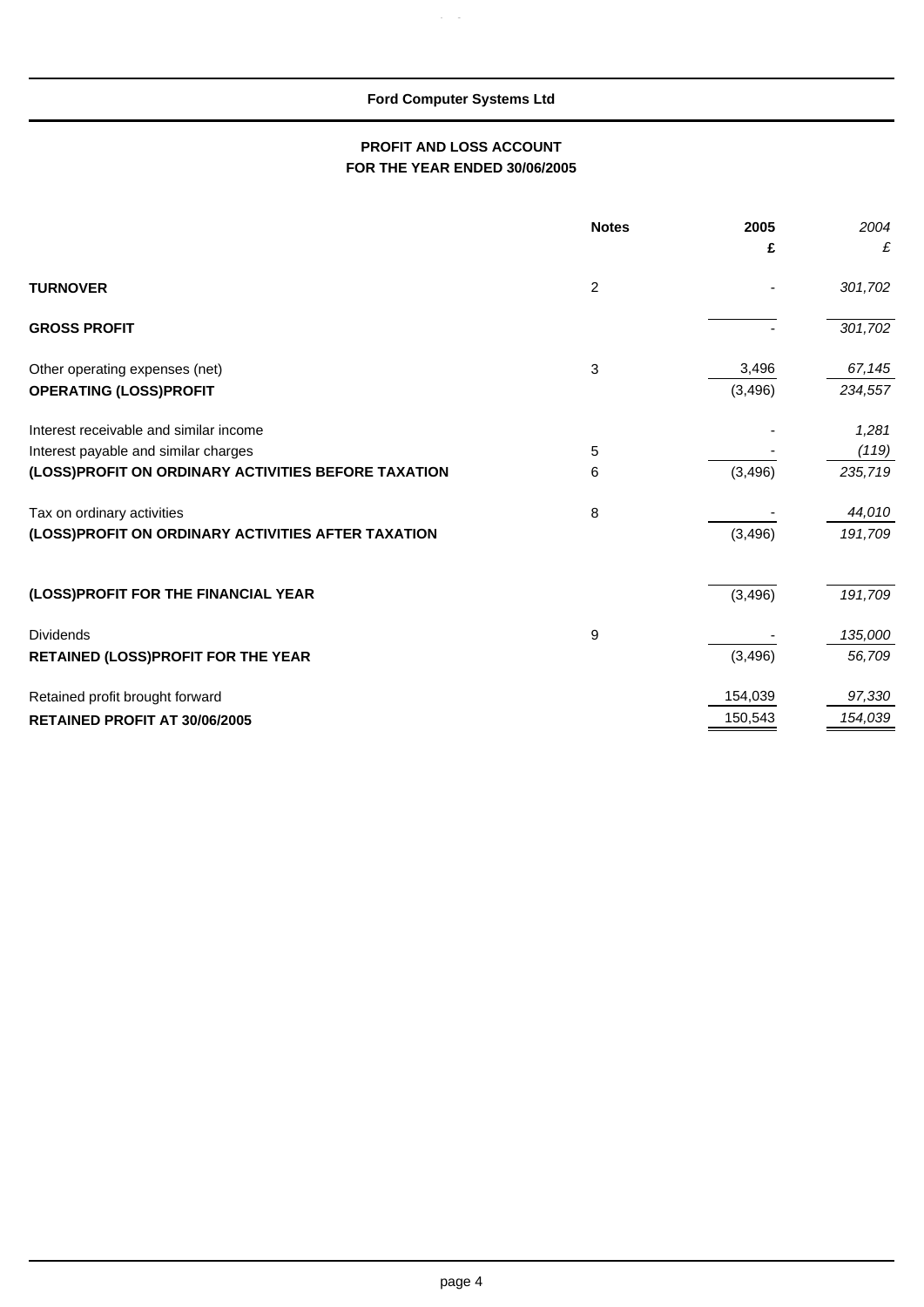#### **BALANCE SHEET AT 30/06/2005**

|                                                       | <b>Notes</b>      |                    | 2005<br>£      |                    | 2004<br>£ |
|-------------------------------------------------------|-------------------|--------------------|----------------|--------------------|-----------|
| <b>FIXED ASSETS</b>                                   |                   |                    |                |                    |           |
| Tangible assets                                       | 10,1 <sub>b</sub> |                    | 10,488         |                    | 13,984    |
| <b>CURRENT ASSETS</b>                                 |                   |                    |                |                    |           |
| Cash at bank and in hand                              |                   | 213,441<br>213,441 |                | 213,441<br>213,441 |           |
| <b>CREDITORS: Amounts falling due within one year</b> | 12                | 73,384             |                | 73,384             |           |
| <b>NET CURRENT ASSETS</b>                             |                   |                    | 140,057        |                    | 140,057   |
| <b>NET ASSETS</b>                                     |                   |                    | 150,545        |                    | 154,041   |
| <b>CAPITAL AND RESERVES</b>                           |                   |                    |                |                    |           |
| Called up share capital                               | 13                |                    | $\overline{2}$ |                    | 2         |
| Profit and loss account                               |                   |                    | 150,543        |                    | 154,039   |
| <b>TOTAL CAPITAL EMPLOYED</b>                         |                   |                    | 150,545        |                    | 154,041   |

The directors are satisfied that the company is entitled to exemption from the provisions of the Companies Act 1985 (the Act) relating to the audit of the financial statements for the year by virtue of section 249A(1), and that no member or members have requested an audit pursuant to section 249B(2) of the Act.

The directors acknowledge their responsibilities for:

(i) ensuring that the company keeps proper accounting records which comply with section 221 of the Act, and

(ii) preparing financial statements which give a true and fair view of the state of affairs of the company as at the end of the financial year and of its profit or loss for the financial year in accordance with the requirements of section 226, and which otherwise comply with the requirements of the Act relating to financial statements, so far as applicable to the company.

These financial statements have been prepared in accordance with the special provisions for small companies under Part VII of the Companies Act 1985 and with the Financial Reporting Standard for Smaller Entities (effective January 2005).

### **Signed on behalf of the Board**

D G Ford

**Director**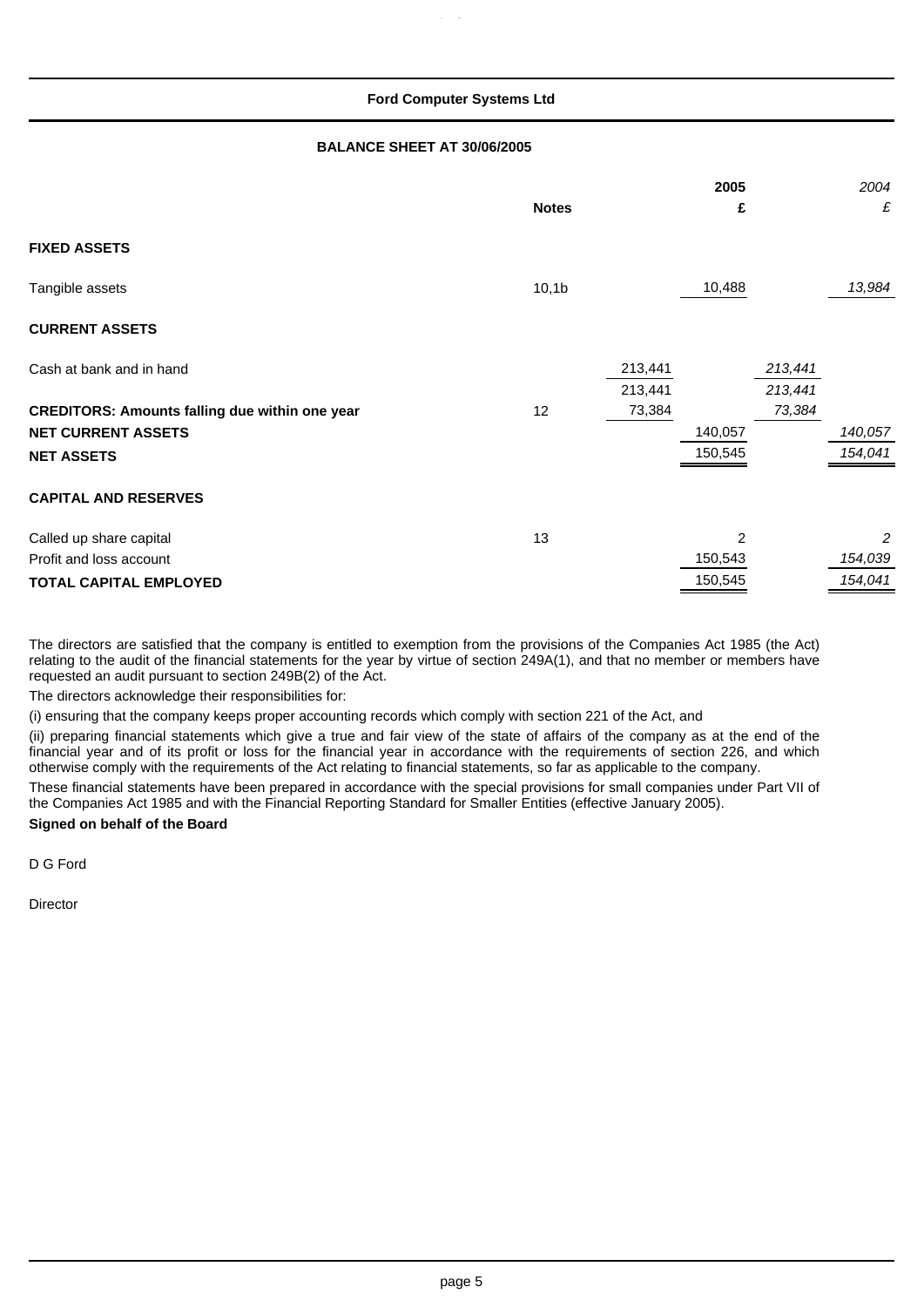#### **NOTES TO THE ACCOUNTS AT 30/06/2005**

#### **1. ACCOUNTING POLICIES**

#### **1a. Change in accounting policy**

In preparing the financial statements for the current year, the company has adopted the following Financial Reporting Standards: -Financial Reporting Standard for Smaller Entities (effective January 2005).

The adoption of new accounting standards has not resulted in any adjustments to the results of the company in either this year or the previous year.

#### **1b. Tangible fixed assets**

Fixed assets are shown at historical cost.

Depreciation is provided, after taking account of any grants receivable, at the following annual rates in order to write off each asset over its estimated useful life.

Equipment 25% and 25% and 25% and 25% and 25% and 25% and 25% and 25% and 25% and 25% and 25% and 25% and 25% and 25% and 25% and 25% and 25% and 25% and 25% and 25% and 25% and 25% and 25% and 25% and 25% and 25% and 25%

#### **1c. Taxation**

Corporation tax payable is provided on taxable profits at the current rate.

Provision is made for deferred taxation in so far as a liability or asset has arisen as a result of transactions that had occurred by the balance sheet date and have given rise to an obligation to pay more tax in the future, or the right to pay less tax in the future. An asset has not been recognised to the extent that the transfer of economic benefits in the future is uncertain. Deferred tax assets and liabilities recognised have not been discounted.

#### **1d. Turnover**

Turnover represents the invoiced value of goods and services supplied by the company, net of value added tax and trade discounts.

#### **2. TURNOVER**

The turnover and pre-tax result is attributable to The principal activity of the company in the year under review was the creation of and supply of computer software. The turnover per market is given below:

| 2005  | 2004                                |
|-------|-------------------------------------|
|       | c<br>~                              |
| Sales | 301,702                             |
|       | 301,702<br>$\overline{\phantom{0}}$ |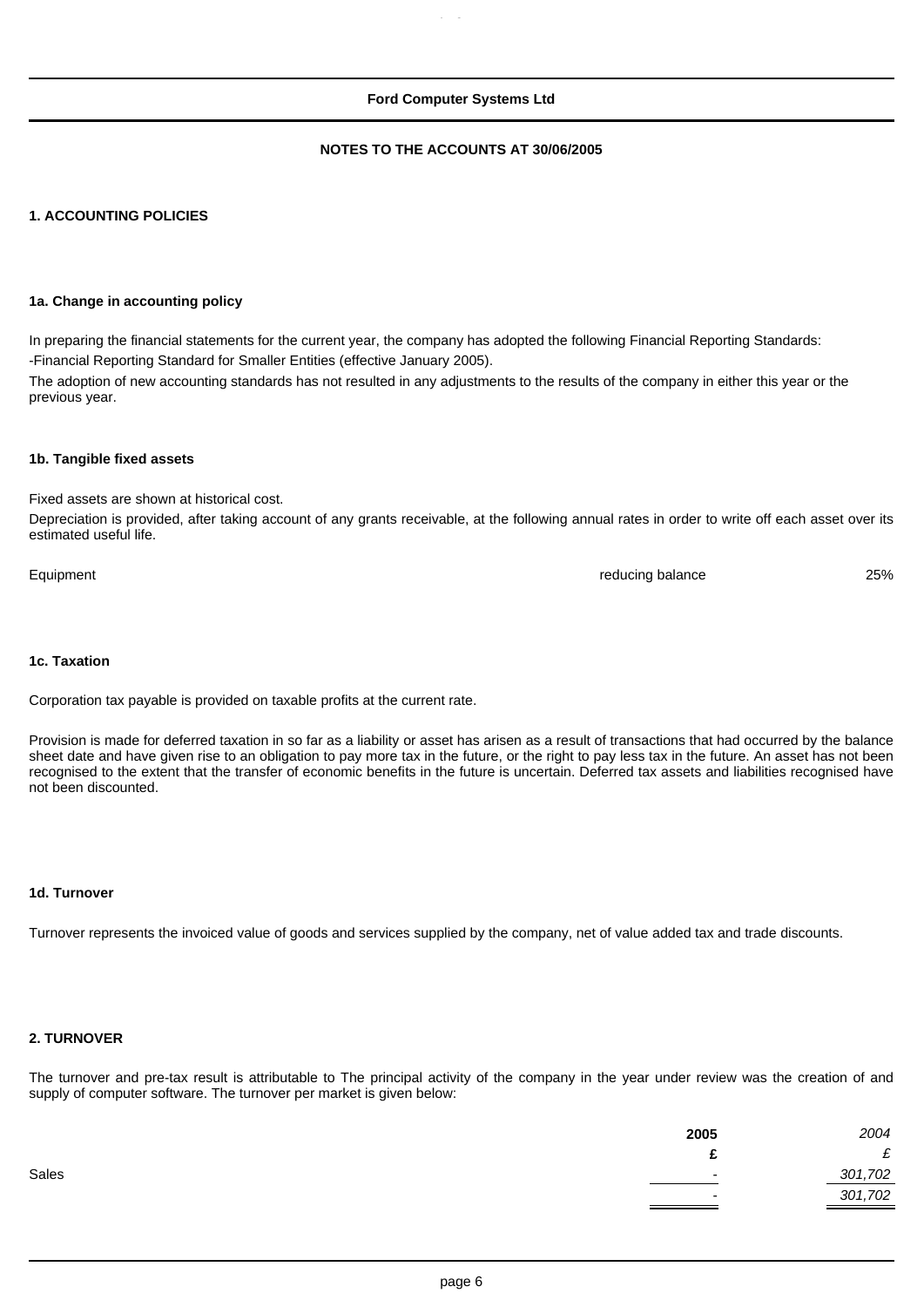$\mu_{\rm c}$  g  $\mu$ 

| c     | £      |
|-------|--------|
|       | 3,330  |
|       | 59,272 |
| 3,496 | 4,662  |
| 3,496 | 67,264 |
|       |        |

| <b>4. INTEREST RECEIVABLE AND OTHER INCOME.</b> | 2005 | 2004  |
|-------------------------------------------------|------|-------|
|                                                 |      |       |
| Bank interest receivable                        | -    | 1.227 |
|                                                 |      | 1.227 |

| <b>5.INTEREST PAYABLE AND SIMILAR CHARGES</b>                     | 2005 | 2004 |
|-------------------------------------------------------------------|------|------|
|                                                                   |      |      |
| Interest on loans repayable within five years, not by instalments | -    | 119  |
|                                                                   |      | 119  |

## **6. OPERATING PROFIT**

|                                            | 2005                     | 2004                   |
|--------------------------------------------|--------------------------|------------------------|
|                                            |                          | t.                     |
| Operating Profit is stated after charging: |                          |                        |
| Depreciation                               | 3.496                    | 4,662                  |
| Directors' emoluments                      | $\overline{\phantom{0}}$ | 6,000<br>$\sim$ $\sim$ |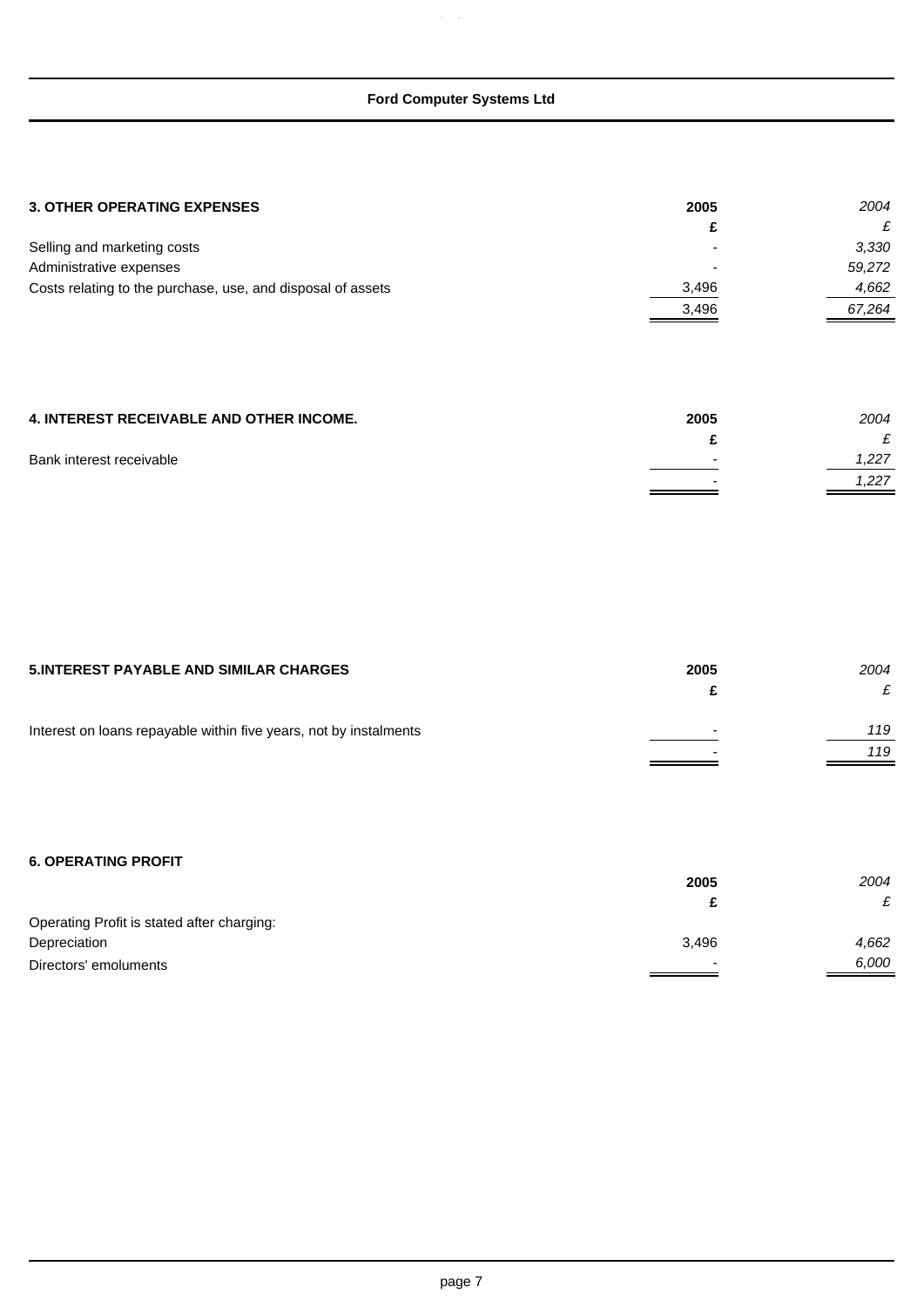$\overline{a}$ 

### **7. DIRECTORS AND EMPLOYEES**

Particulars of employees (including directors) are shown below:

| Employee costs during the year amounted to: | 2005                     | 2004   |
|---------------------------------------------|--------------------------|--------|
|                                             |                          |        |
| Wages and salaries                          | $\overline{\phantom{0}}$ | 28,856 |
| Social security costs                       | $\overline{\phantom{0}}$ | 1,498  |
|                                             | $\overline{\phantom{0}}$ | 30,354 |

## **8. TAX ON ORDINARY ACTIVITIES**

|                        | 2005 | 2004    |
|------------------------|------|---------|
|                        | £    | £       |
| Corporation tax at 25% |      | 44,010  |
|                        |      | 44,010  |
|                        |      |         |
| 9. DIVIDENDS           | 2005 | 2004    |
|                        | £    | £       |
| Ordinary dividends:    |      |         |
| Interim paid           |      | 135,000 |
|                        |      | 135,000 |

### **10. TANGIBLE FIXED ASSETS**

|                         | Equipment | <b>Total</b> |
|-------------------------|-----------|--------------|
|                         | £         | £            |
| Cost                    |           |              |
| At 01/07/2004           | 47,742    | 47,742       |
| At 30/06/2005           | 47,742    | 47,742       |
| Depreciation            |           |              |
| At 01/07/2004           | 33,758    | 33,758       |
| For the year            | 3,496     | 3,496        |
| At 30/06/2005           | 37,254    | 37,254       |
| <b>Net Book Amounts</b> |           |              |
| At 30/06/2005           | 10,488    | 10,488       |
| At 30/06/2004           | 13,984    | 13,984       |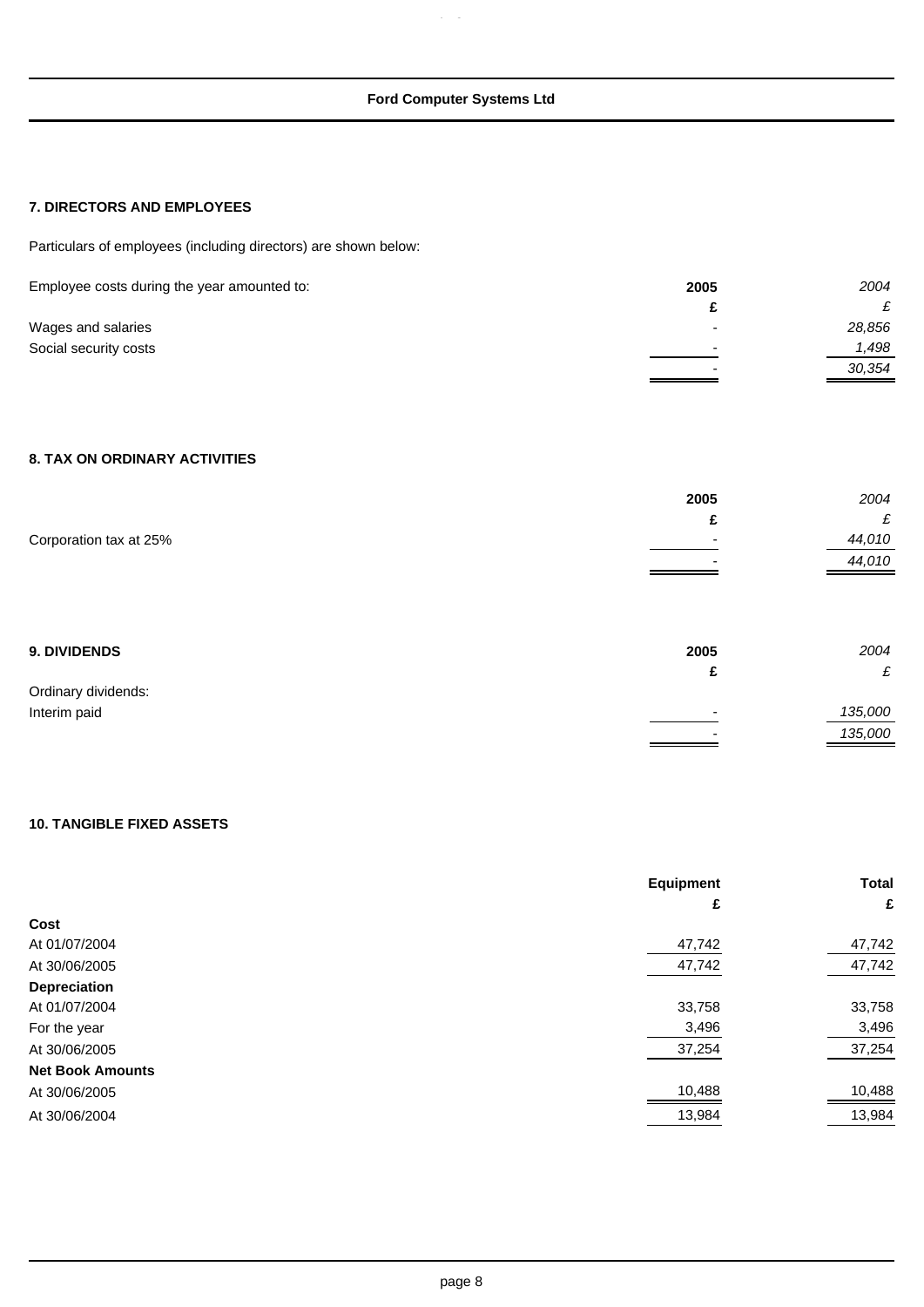$\alpha$ 

| <b>11. DEBTORS</b>                   | 2005 | 2004 |
|--------------------------------------|------|------|
|                                      |      |      |
| Amounts falling due within one year: |      |      |

## **12. CREDITORS: AMOUNTS FALLING DUE WITHIN ONE YEAR**

|                           | 2005   | 2004   |
|---------------------------|--------|--------|
|                           | £      | £      |
| UK corporation tax        | 43,930 | 43,930 |
| Value Added Tax           | 9,007  | 9,007  |
| Social security and PAYE  | 2,087  | 2,087  |
| Directors current account | 9,184  | 9.184  |
| Other creditors           | 9,176  | 9,176  |
|                           | 73,384 | 73.384 |

| <b>13. SHARE CAPITAL</b>         | 2005 | 2004 |
|----------------------------------|------|------|
|                                  |      |      |
| Authorised:                      |      |      |
| 1000 Ordinary shares of £1 each  | 1000 | 1000 |
| Allotted, issued and fully paid: |      |      |
| 2 Ordinary shares of £1 each     |      | 2    |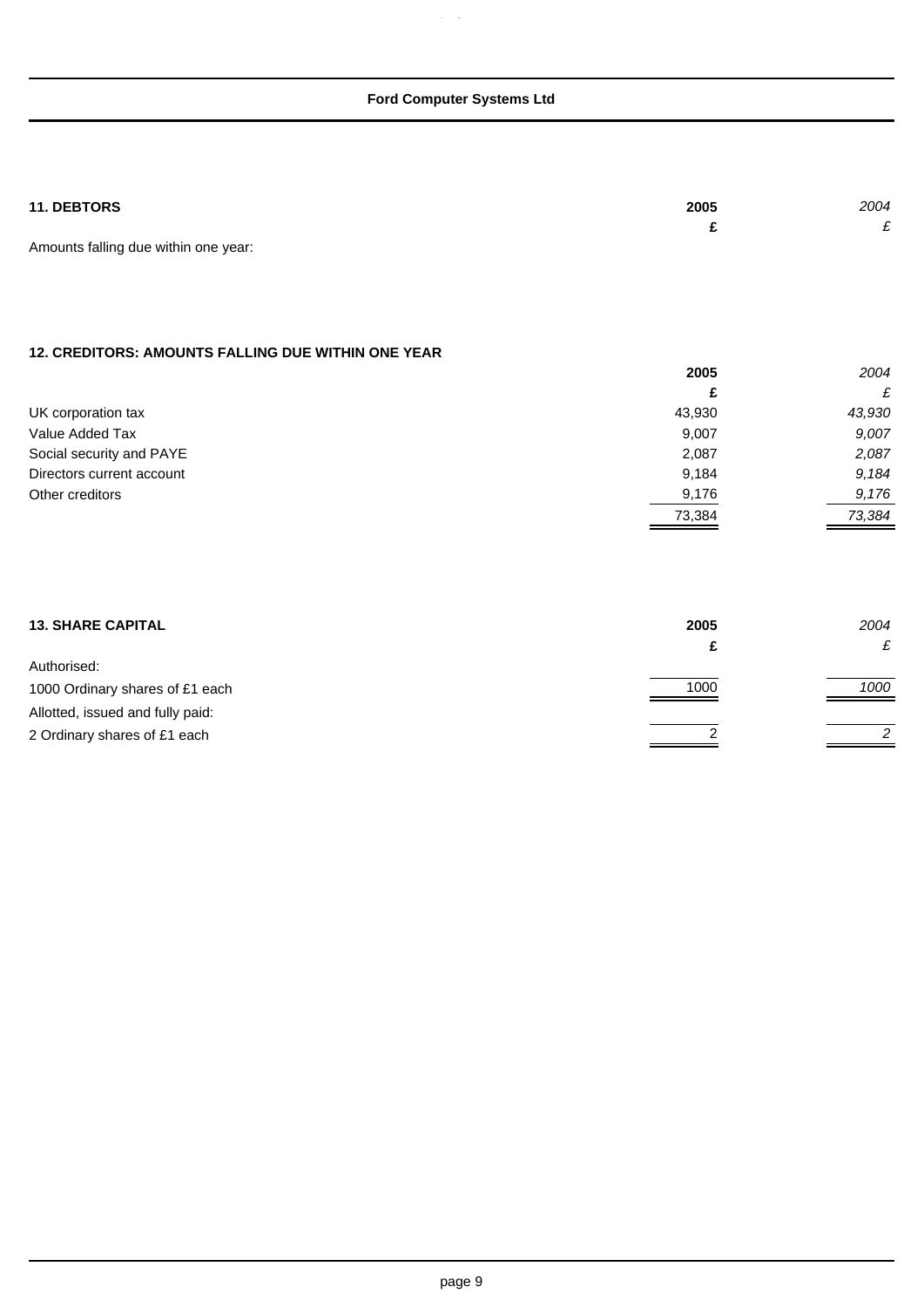p g

### **TRADING AND PROFIT AND LOSS ACCOUNT FOR THE Year ENDED 30/06/2005**

|                                                |       | 2005<br>£ |         | 2004<br>£ |
|------------------------------------------------|-------|-----------|---------|-----------|
| <b>Turnover</b>                                |       |           |         | 301,702   |
| Cost of Sales:                                 |       |           |         |           |
| <b>Gross Profit</b>                            |       |           |         | 301,702   |
| Other income                                   |       |           |         | 1,281     |
|                                                |       |           |         | 302,983   |
| Less:                                          |       |           |         |           |
| Selling and marketing costs                    |       |           | 3,330   |           |
| Administrative expenses                        |       |           | 59,272  |           |
| Depreciation and Amortisation                  | 3,496 |           | 4,662   |           |
|                                                |       | 3,496     |         | 67,264    |
| Net (loss) profit for the year before taxation |       | (3, 496)  |         | 235,719   |
| Taxation                                       |       |           |         | 44,010    |
| Net (loss) profit for the year after taxation  |       | (3, 496)  |         | 191,709   |
| Interim dividends                              |       |           | 135,000 |           |
|                                                |       |           |         | 135,000   |
|                                                |       | (3, 496)  |         | 56,709    |
| Retained profits brought forward               |       | 154,039   |         | 97,330    |
| Retained profits carried forward               |       | 150,543   |         | 154,039   |

This page does not form part of the Company's Statutory Accounts and is prepared for the information of the Directors only.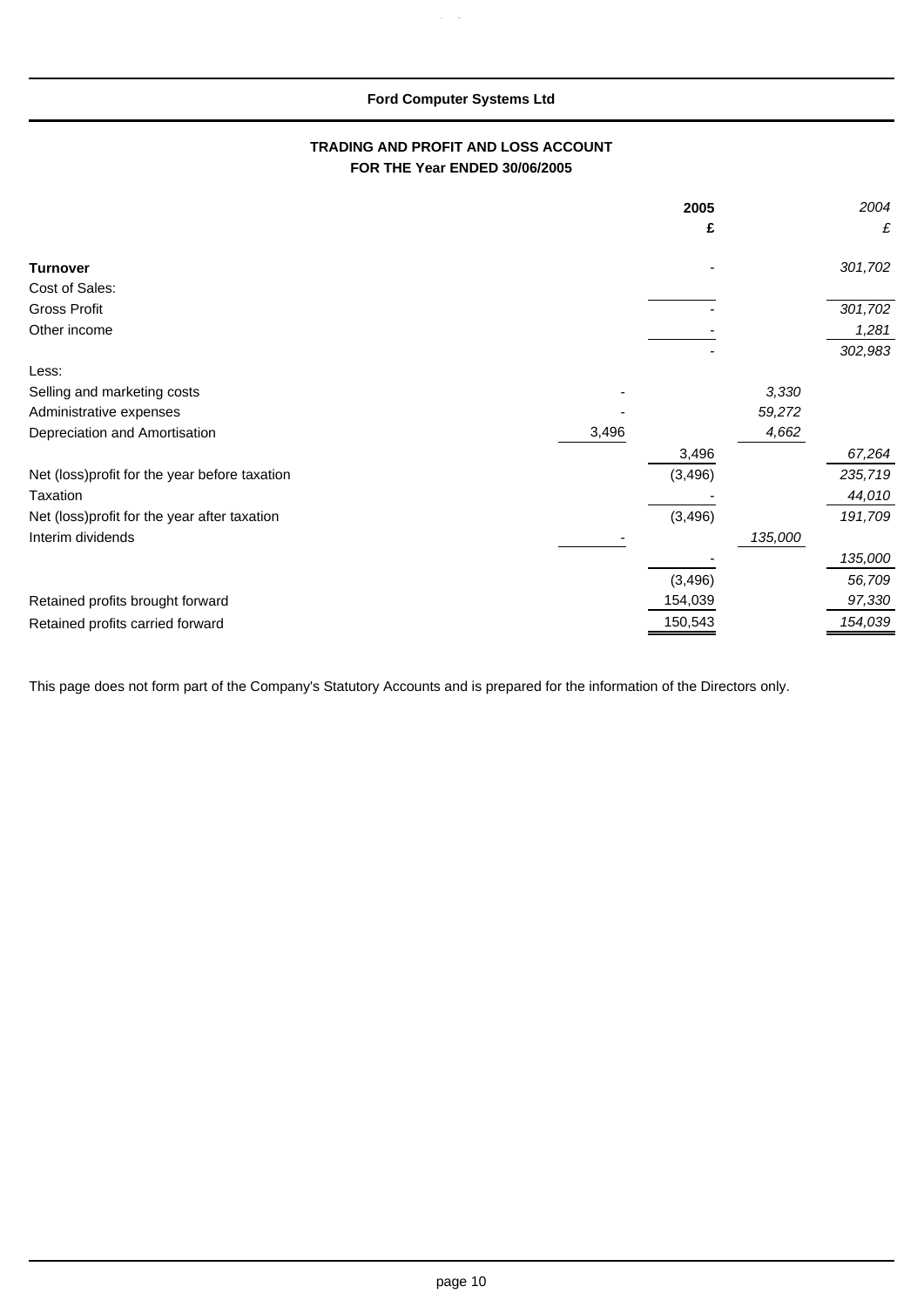p g

### **PROFIT AND LOSS ACCOUNT SUMMARIES FOR THE Year ENDED 30/06/2005**

|                                       | 2005 | 2004   |
|---------------------------------------|------|--------|
|                                       | £    | £      |
| <b>Selling and Marketing Costs:</b>   |      |        |
| Advertising & sales promotion         |      | 3,175  |
| Travel                                |      | 155    |
|                                       |      | 3,330  |
| <b>Administrative Expenses:</b>       |      |        |
| Rates - General                       |      | 2,812  |
| Insurance                             |      | 608    |
| Water rates                           |      | 175    |
| Heat & Light                          |      | 765    |
| Rent                                  |      | 4,000  |
| Repairs & Renewals                    |      | 2,197  |
| <b>Directors Salaries</b>             |      | 6,000  |
| Salaries                              |      | 22,856 |
| NIC employer (wages & salaries)       |      | 1,498  |
| Staff welfare                         |      | 230    |
| Training                              |      | 1,380  |
| Computer costs                        |      | 2,449  |
| <b>Accountancy Fees</b>               |      | 2,000  |
| Postage                               |      | 1,944  |
| Printing                              |      | 252    |
| Stationery & office supplies          |      | 668    |
| <b>Technical Library</b>              |      | 665    |
| Telephone                             |      | 2,488  |
| Internet                              |      | 3,618  |
| Subscriptions                         |      | 130    |
| Charitable donations                  |      | 160    |
| Card charges                          |      | 1,017  |
| Bank charges                          |      | 284    |
| Bank Interest & Charges               |      | 119    |
| Sundry expenses                       |      | 957    |
|                                       |      | 59,272 |
| <b>Depreciation and Amortisation:</b> |      |        |

| Depreciation of Equipment | 3.496 | .662 |
|---------------------------|-------|------|
|                           | 3.496 | .662 |

This page does not form part of the Company's Statutory Accounts and is prepared for the information of the Directors only.